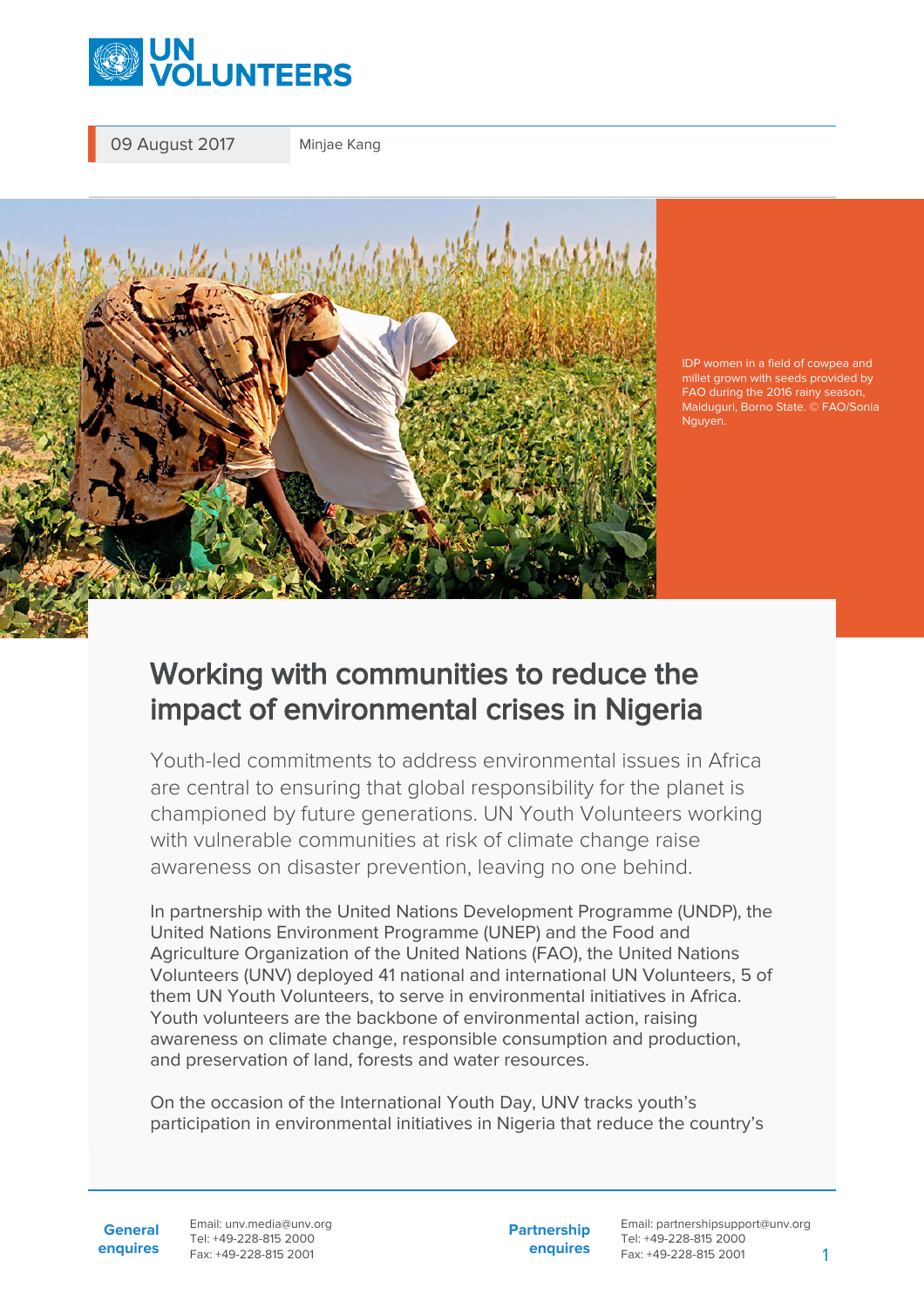

vulnerability to environmental disasters by actively engaging federal and state governments, development partners, UN agencies, civil society and local communities.

Within his assignment with UNDP in Nigeria, UN Youth Volunteer Minjae Kang (Republic of Korea) focused on disaster risk reduction and prevention and contributed to initiatives enhancing Nigeria's institutional capacity to respond to environmental crises in the aftermath of the heavy rains that flooded the country in 2012, causing the displacement of over 2.1 million people.

**A Building community resilience is not a stand-alone** project at a local level, but rather a complex interplay of economic development, sustainable environment, democratic governmental architecture, gender equality, reconciliation of past political struggles, and improvement of community capacity.

## Minjae Kang

It is expected that the frequency of disasters due to extreme weather conditions will increasingly affect Nigeria. The economy of the most populous country in West Africa, long dominated by oil exports, needs to adapt to this uncertainty as it continues the expansion of its agricultural activity. Hazardous hydro-meteorological events directly influence the agricultural productivity of local communities. Therefore, Minjae Kang's volunteer work focused on the efficiency of emergency responses by national institutions, such as the National Emergency Management Agency (NEMA), the Nigerian Hydrological Services Agency (NIHSA) and Nigeria Meteorological Agency (NIMET), to guarantee timely risk analysis and availability of information on extreme weather conditions.

**AC** Through a number of workshops and trainings, we attempted to raise awareness on gender and disaster risk reduction issues [in communities] and

**General**

**enquires** Fax: +49-228-815 2001 Email: unv.media@unv.org Tel: +49-228-815 2000

**Partnership enquires**

Email: partnershipsupport@unv.org Tel: +49-228-815 2000 Fax: +49-228-815 2001 2